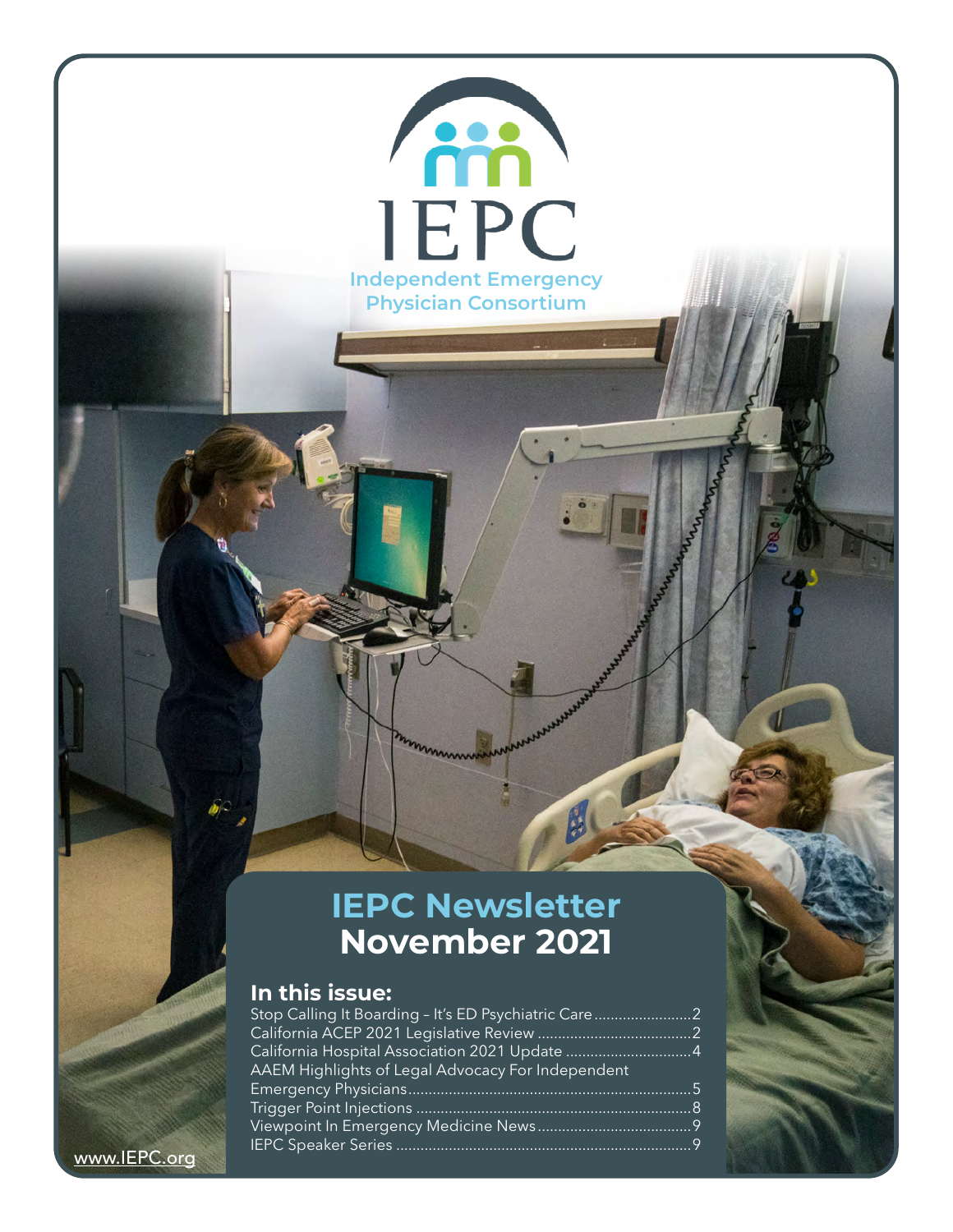# <span id="page-1-0"></span>**Stop Calling It Boarding – It's ED Psychiatric Care**

*Roneet Lev, MD Executive Director, IEPC*

I had the honor of discharging a 23-year-old patient with autism, let's call him Austin, who presented to the emergency department on a 5150 psychiatric hold due to violent behavior. There were no locked mental health beds in the area and so Austin remained in our emergency department for two weeks. Austin awoke and went to sleep day after day in the Emergency Department eating, drinking, and I imagine brushing his teeth. In total he was in the ED more shifts than I was. Some call this psychiatric boarding. I don't like that term – it's misleading, it sounds like no medical care was delivered.

During those two weeks Austin had a sitter next to him 24/7. He received regular vital signs, medications, counseling, rounding by the psychiatric team, consultation and orders by different emergency physicians, and daily consultation by a psychiatrist. He received successful medical and psychiatric treatment over those weeks. The treatment, in fact, was so good that Austin was safely discharged home. A mental health bed never opened. Austin was not just boarding in the ED, Austin received Emergency Department based psychiatric treatment. ED psychiatric treatment works, but unfortunately it is not the best place for mental health patients and disastrous for overall ED flow.

Now picture yourself as the health insurer who needs to pay for Austin's care. Austin's bill would include one hospital ED visit, one ED physician visit, perhaps an observation code, some medications, and a psychiatrist bill. What a bargain! That beats a two week stay in a mental health facility. Health plans must love ED "psychiatric boarding"! What is the incentive to transfer a patient or create new mental health beds if care is provided in the ED for less? What if the health plans were charged a daily ED hospital and ED physician rate for every day that their patient cannot be placed? Now that would align incentives.

# **California ACEP 2021 Legislative Review**

*Valerie Norton IEPC Member and President-Elect, California ACEP Elena Lopez-Gusman Executive Director - California ACEP*

California ACEP had a busy year with critical issues of pandemic, workforce, payment threats, and mental health boarding.

Here is a summary of some of the legislative activity that was discussed during an IEPC Speaker Series.

### **Improve the safety and quality of care for patients across California**

• AB 451 Arambula: Requires freestanding psychiatric hospitals to accept patients in transfer under the same rules as other EMTALAbound facilities, without regard to ability to pay. Signed by the Governor.



AMERICAN COLLEGE OF EMERGENCY PHYSICIANS

• AB 685 Maienschein: Would require Emergency Physician review before a health plan or insurer could down code a claim. This is a two-year bill and will be heard in January.

### **Improve EM practice**

• AB 1113 Medina: Gives free college tuition at state schools for children of healthcare workers who died of COVID. We worked with the authors to have independent physicians included, not just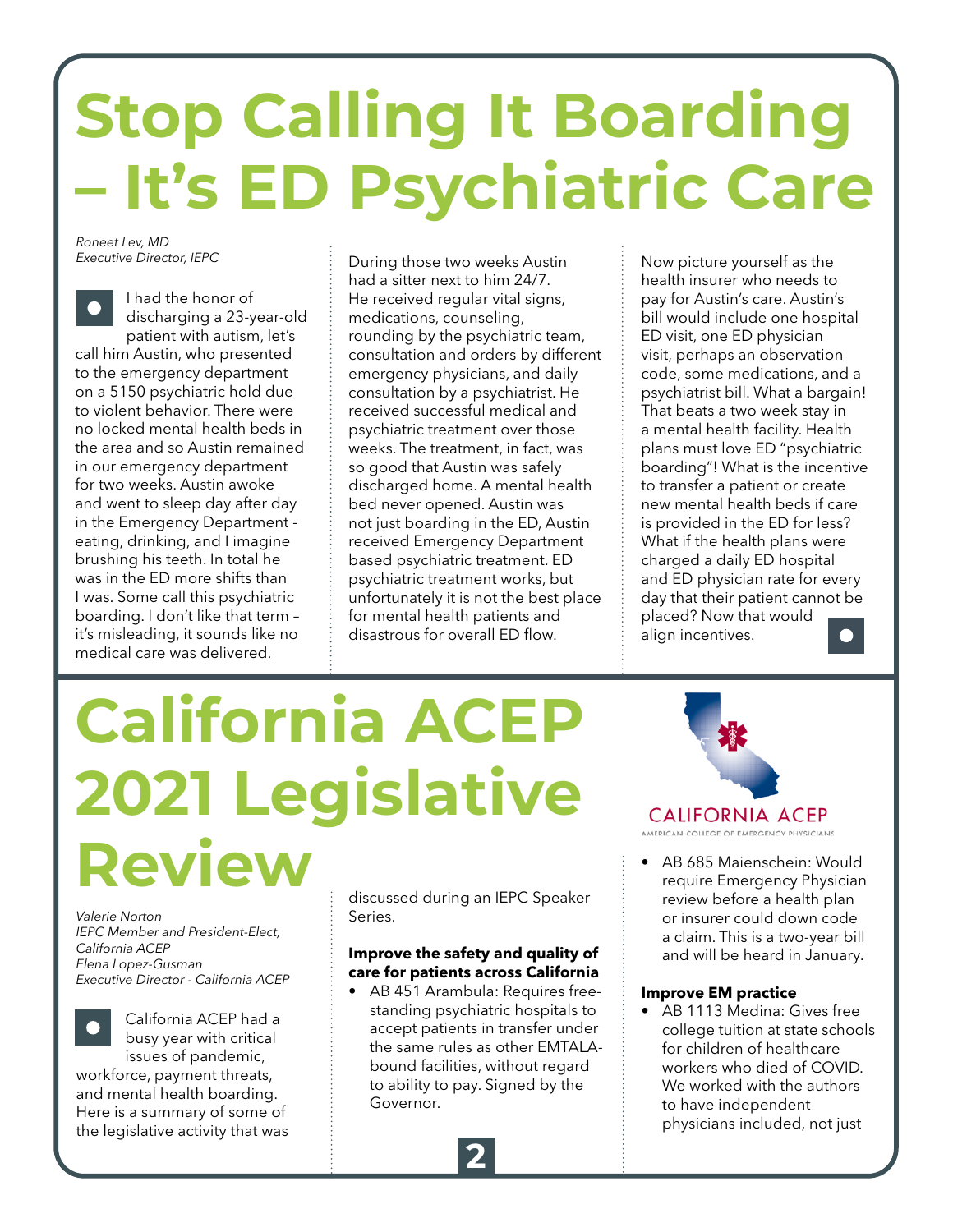## **LEGISLATIVE REVIEW**

### **con't from last page**

hospital employees. Signed by Governor.

- SB 104 McGuire: Would provide a pass-through credit on state and local taxes (SALT) to S corporation physician groups. This bill is held on suspense but was enacted by AB 150 which was a budget trailer bill. While we were hoping to expand the applicability of the passthrough to more EP entities, we were pleased to see this signed into law.
- SB 250 Pan: CMA sponsored bill that would require insurers to collect co-pays and deductibles directly from patients instead of making physicians do that. Will be heard again in January.
- \$40 million budget allocation for grants to EDs to provide behavioral health navigation services. This is modeled after the \$40 million we successfully got last year for substance use navigators. This was passed and signed and there will be a grant process in 2022 to distribute the additional funds.

#### **Oppose or try to amend legislation that would be detrimental to ED practice**

- SB 447 Laird: would allow pain and suffering awards for heirs of decedents who get a malpractice award. Essentially doubles possible MICRA pain and suffering award from \$250,000 to \$500,000. Signed by the Governor.
- AB 835 Nazarian: Would require all EDs to test for HIV on all patients undergoing a blood draw unless they opted out. After energetic lobbying efforts to oppose



different versions of this bill over several years, the current version was kept in the "suspense file" this year due to the cost to the state (Medi-Cal, UC system). It would have been an unfunded mandate for all hospitals.

- SB Roth 806: This bill is an omnibus bill that reauthorizes the CA Medical Board. Among its provisions, it would have continued the post-graduate training license that was established 5 years ago by the medical board reauthorization bill and prevented moonlighting. We worked hard to fix this and were successful. Signed by Governor.
- AB 1204 Wicks: Would have required physicians to report redundant demographic data on their patients already being reported by hospital. We were able to work with the author to have physicians removed.
- AB 1105 Rodriguez: Would have required physician employers to provide COVID testing to their employees, duplicative of hospital testing. We were able to work with the author to remove the requirement for emergency physicians.
- AB 789 Low: Would have required Hepatitis B & C screening in the emergency department when primary care services were being provided. We were able to work with the author to exclude the ED.
- SB 306 Pan: Would have required syphilis screening on

patients who delivered in the ED. Worked with author to make this a recommendation rather than a requirement.

• SB 744 Glazier: Would have added housing, address and other demographic patient information to the mandatory reporting already required of physicians for communicable respiratory illnesses. Worked with author so that this is only required to be reported if the information is known.

### **Work in the regulatory process to implement recent laws in sensible ways that will protect EM and ED patients**

- AB 1544 Community Paramedicine: AB 1544 was signed into law in 2020 allowing paramedics to expand their scope of practice in certain settings and to allow paramedics to transport patients to certain alternate destinations (sobering centers and mental health facilities). We serve on the advisory committee drafting regulations to provide guidance to LEMSAs to implement this law.
- AB 890 Wood NP scope of practice: we are engaging with the BRN advisory committee and in process of creating a position statement from California ACEP regarding our opinions about transition to independent practice in an ED setting, and what additional requirements NPs should have to meet for this.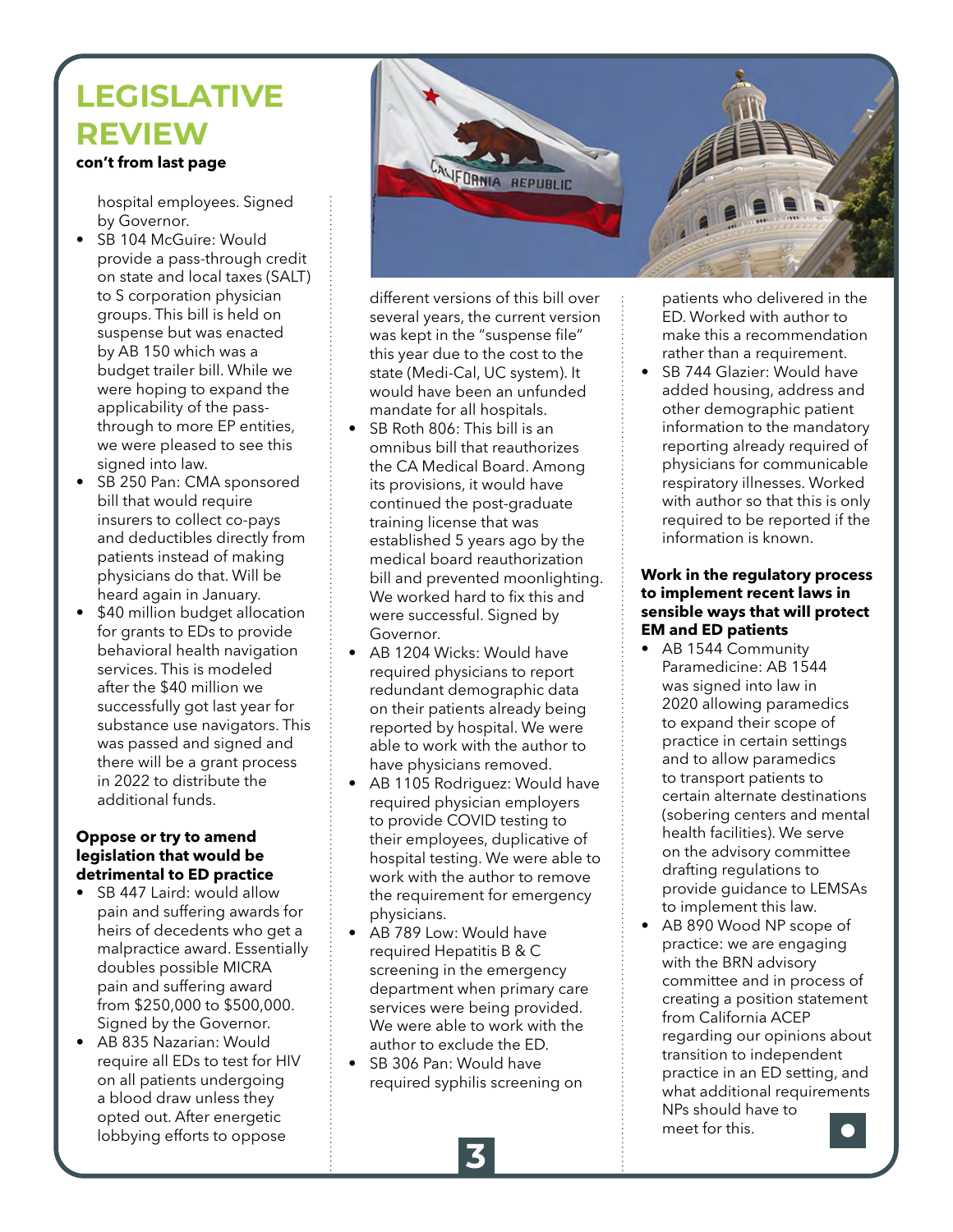# <span id="page-3-0"></span>**California Hospital Association 2021**



## **Ddate** eitilization of over 4 million adiusted **1996** + 41% of US adults avoided

*BJ Bartleson, RN, MS, NEA-BC VP Nursing & Clinical Services*



*The follow is a summary from the IEPC lecture series given by BJ Bartleson in October 2021. She reviewed* 

*a challenging year for the California Hospital Association and accepted feedback and suggestion from the IEPC audience.*

### **Massive Financial Loss from COVID-19**

California hospitals endured a loss of \$14.3 billion in 2020 without federal CARES Act funding, which was caused both by a loss in revenue and expenses tied to the pandemic. Even with CARES Act funding, California hospitals sustained a loss of \$8.4 billion. Hospitals experienced a decrease in

utilization of over 4 million adjusted patient days in 2020, an 11% drop. Due to this dip in utilization, as well as increases in expenses related to pandemic response (e.g., additional personal protective equipment purchases and non-traditional hospital space modifications), it's estimated that hospitals lost over \$14 billion dollars in 2020. Under an optimistic scenario, hospitals will lose \$600 million more in 2021. If a more negative scenario occurs, losses may reach \$2 billion in 2021.

- 39% of hospitals had negative operating margins in 2019, up from 33% in 2015.
- 28% of hospitals have operating margins less than -3%.
- \$323 billion projected losses nationally, \$8 billion for California
- 56% decrease in outpatient visits (early COVID, national data)

medical care as of June 30, 2020

More information on hospitals' COVID-19 losses can be [found](https://www.kaufmanhall.com/sites/default/files/2021-04/kh-cha-financial-forecast-ebook_final.pdf)  [here.](https://www.kaufmanhall.com/sites/default/files/2021-04/kh-cha-financial-forecast-ebook_final.pdf)

### **Financial Wins for Behavioral Health**

AB 133 – Omnibus Health Trailer Bill- recorded breaking \$76 billion state budget surplus and \$27 Billion in federal aid. The bill invests more dollars in Medi-Cal, case management, telehealth and other virtual modalities. This is a big win for behavioral health and CHA's sponsored request of \$40 million to support the CalBridge Behavioral Health Pilot Program- behavioral health navigators in ED's to screen and offer intervention and



**4**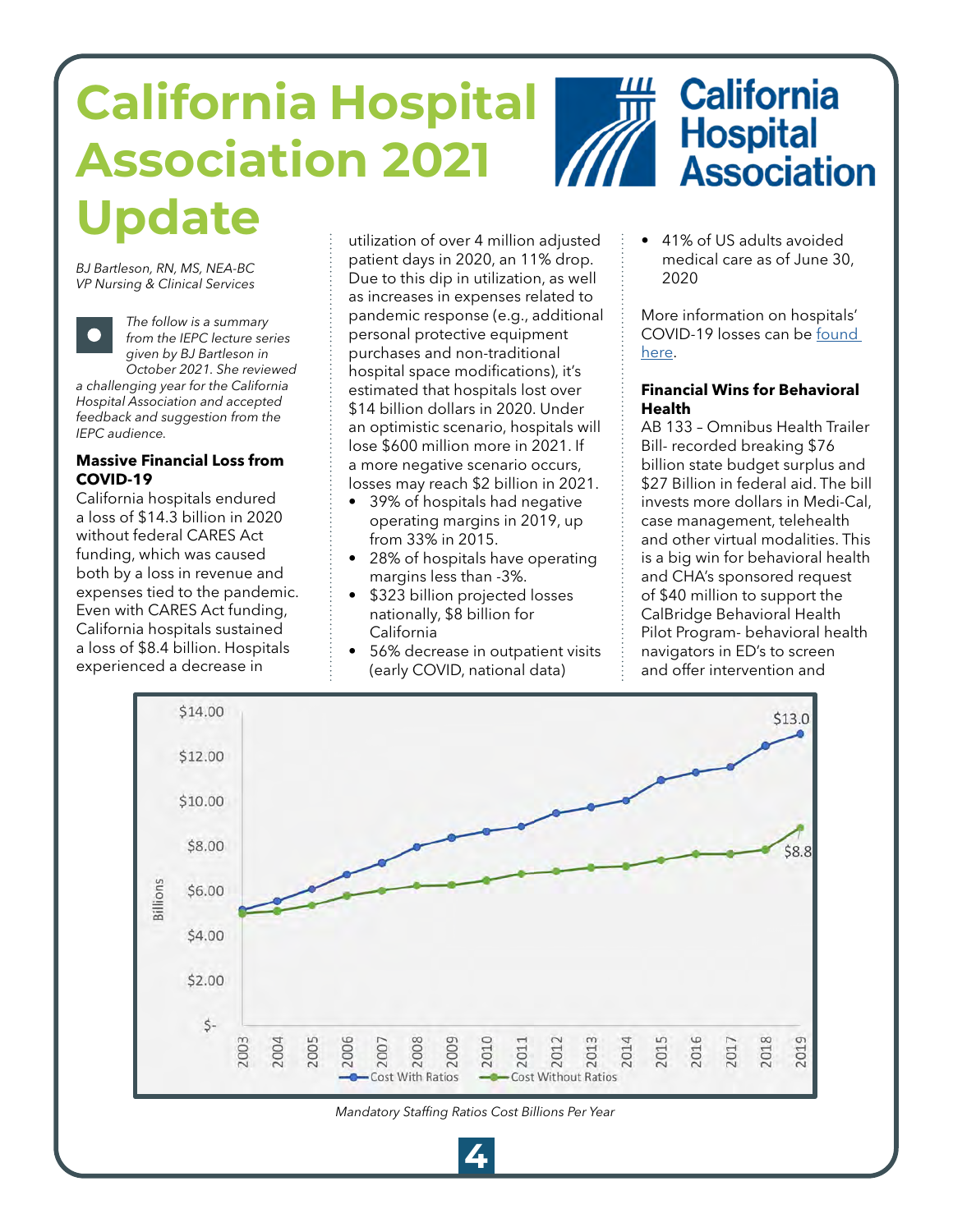## <span id="page-4-0"></span>**CHA Update con't from last page**

referral for mental health or SUD. The bill adds Behavioral Health Continuum Infrastructure Program for competitive grants to increase capacity in crisis stabilization, establishes the Children and Youth Behavioral Health Initiative.

- \$50 million to Song-Brown program to fund new primary care residency programs
- \$10million to fund prelicensure RN programs

### **Supply Chain Unpredictability**

The US normally spends \$5 billion on PPE, and 90% of N95 respirator masks are imported from China.

- 25 million PPE were used in US in 2019
- 3.5 billion N-95's plus will be needed by the end of the year

The federal national reserve for masks had only 1% of the required supply. Manufacturing Lab Testing Supplies have been constrained since day one, now hospitals are facing rolling shortages of reagents, plastics, test kits, etc. Without any support from the state or federal government

### **Workplace Unpredictability**

Some estimates tout clinicians account for 20% of the COVID infected. Hospitals have faced pressure and inconsistent and changing regulatory requirements from CalSHA, CDPH, CMS, and CDC. The workforce is dealing with childcare and education constraints, workforce fatigue, and early retirement. Labor costs comprise the majority of hospitals' total operating expenses and have increased 61% in 10 years.

### **Mandatory Staffing Ratios Cost Billions Per Year**

In 2019, mandatory staffing ratios cost hospitals \$4.2 billion. The cost of mandatory ratios has increased every year since 2004.

### **Innovations**

Workforce innovations include employee wellness activities,increase student simulation training, large scale remote work when possible, competency based cross training, deployment of clinicians to new settings, advocacy for childcare funding and access, telenursing, and ability to treat patients at home.

Patient care innovations included telehealth and virtual care.

- 24% of health care office visits and outpatient visits were delivered virtually.
- 35% of home health visits could be virtual.



## **American Academy of Emergency Medicine Highlights of Legal Advocacy For Independent**

## **Emergency Physicians**

*Mark Reiter, MD MBA MAAEM AAEM Past President CEO of AAEM Physician Group Robert McNamara, MD MAAEM AAEM Past President CMO of AAEM Physician Group*

*The following is an abridged article written by Dr. Reiter and Dr. McNamara. Dr. Reiter was featured in an IEPC speaker series followed by an interesting discussion with the participants.* 

In the 28 years since AAEM's founding, the Academy has



been very active in advocacy and legal efforts on behalf of individual emergency physicians and independent groups. AAEM continues to be the only emergency medicine (EM) professional society ever to take legal action against contract management groups (CMGs) in defense of emergency physicians.

#### **Catholic Healthcare West (CHW) and Emergency Physician Medical Group (EPMG) - CPOM**

In 1997, CHW, one of the largest hospital chains in the country, announced the purchase of EPMG, a privately held emergency medicine (EM)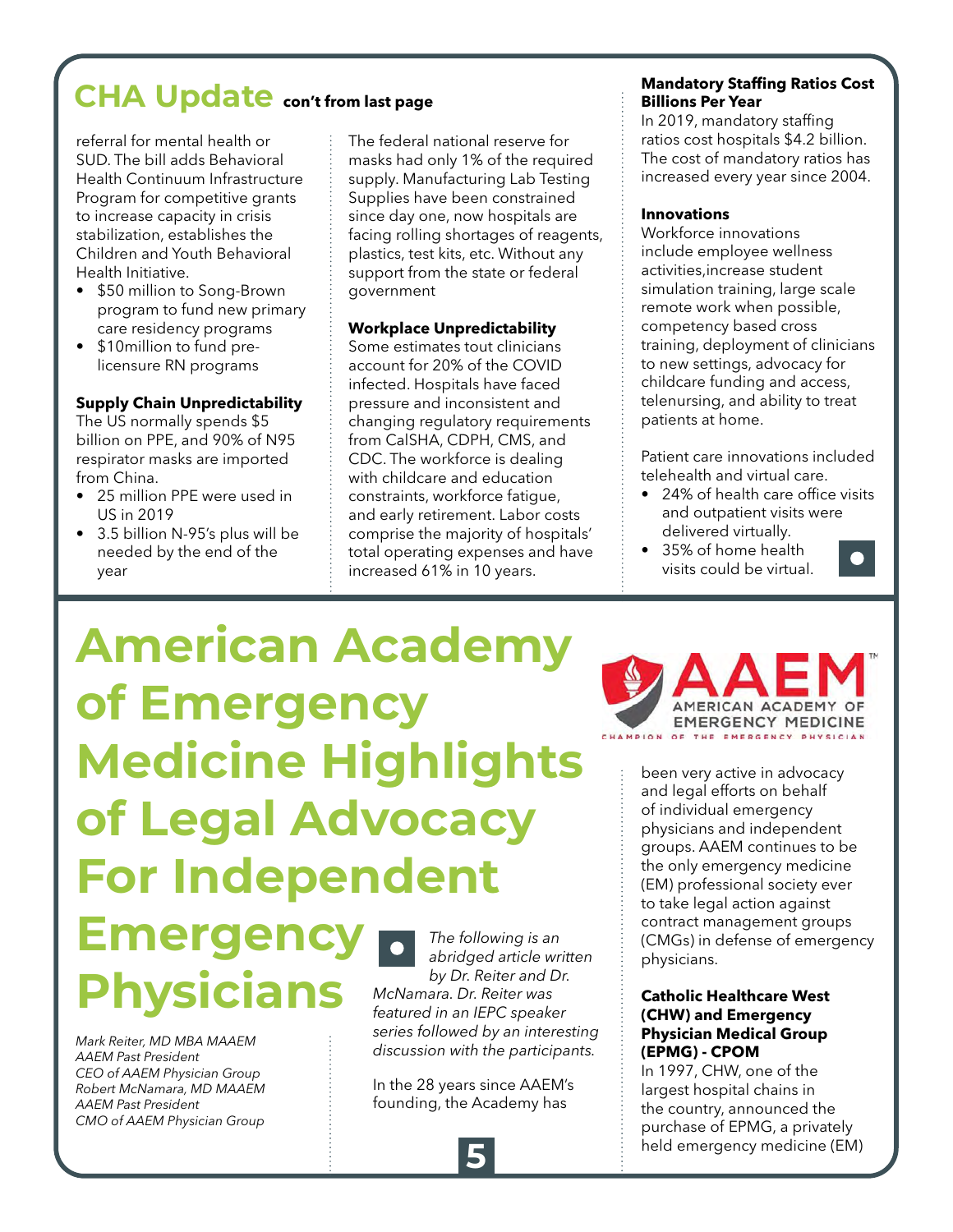### **AAEM Highlights con't from last page**

group. For the first time, a large hospital system had taken over a large EM group, converting hundreds of private practice emergency physicians into hospital employees. The \$36 million purchase price was to be recouped by CHW from revenue

taken from the professional fees of those emergency physicians. EPMG's principal owners earned millions of dollars on the sale and were then given jobs in the new CHW managed services organization, Meriten, which was essentially a contract management group. All current EPMG physicians — staffing eight of the 37 CHW hospitals immediately became part of Meriten. Even more concerning, the independent emergency physician groups

staffing the 29 CHW hospitals that were not part of EPMG were to be forced under the control of Meriten, which planned to take a 28% fee from its emergency physicians' fees for expenses and profit.

With 29 contracts at risk, the regional implications were profound. AAEM also recognized national implications, as every large hospital system would see the opportunity to control and profit from their emergency physicians. After AAEM wrote letters of concern to the board

of CHW, CHW in turn threatened AAEM. Undeterred and with AAEM's help, the practicing emergency physicians of CHW organized into the Affiliated Catholic Healthcare Physicians (ACHP). With the support of AAEM, ACHP — along with the



After initial court hearings seemed to go against it, CHW sold EPMG back to its original owners, who then reorganized EPMG into a fairer, independent, physician-owned group. If CHW had been successful in



California Chapter of AAEM and the California Medical Association (CMA) — filed a lawsuit alleging violations of corporate practice of medicine (CPOM) and fee-splitting laws. The CMA recognized both the threat to emergency physician autonomy and the wider threat, as Meriten would also be positioned to control other hospital-based

it would have opened the door to other hospital chains taking over emergency physician groups large and small, dipping into emergency physicians' professional fees as a new source of revenue, and dramatically reducing the number of private EM groups.

this endeavor

**Mount Diablo Hospital (MDH), California Emergency Physicians (CEP), and TeamHealth – Restrictive Covenants** In 2003, Quantum Health, a subsidiary of

TeamHealth, the second largest EM contract management group (CMG) in the United States, lost its contract at Mount Diablo Hospital in Concord, California to CEP. Three of the emergency physicians there wanted to continue working at MDH, where they had each been on staff for years. One was even a former Medical Staff President. In response, Quantum Health filed suit against these doctors, seeking damages from them for their supposed role in the loss of the contract. The emergency physicians went to

specialists.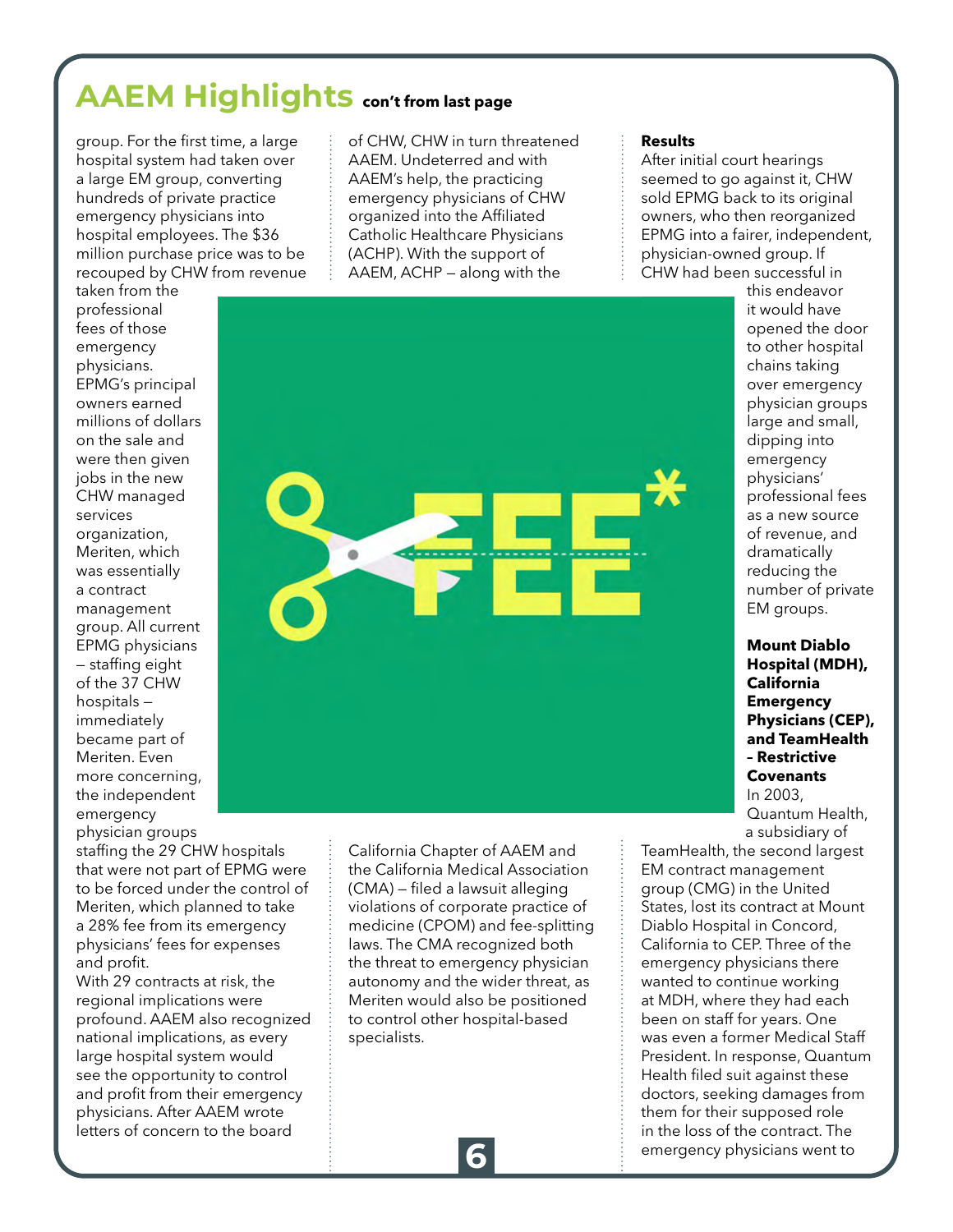## **AAEM Highlights con't from last page**

ACEP for help and were told, as in the CHW matter, that it was a private business matter. They then came to AAEM and were provided advice, support, and legal assistance. The doctors joined AAEM in a counter-suit against TeamHealth, alleging that TeamHealth was using corporate subsidiaries to hide its violation of California's prohibition on the corporate practice of medicine (CPOM). AAEM sought a declaratory judgment, requesting that all ED staffing contracts held by TeamHealth subsidiaries in California be voided, in light of California's CPOM laws. This counter-suit was the first legal action ever taken against a CMG by an EM professional society.

### **Results**

All parties reached a settlement whereby TeamHealth dropped its lawsuits against the emergency physicians, who were able to continue working at MDH, and AAEM dropped its lawsuit against TeamHealth for violating California CPOM laws. In 2005, AAEM assisted in similar cases in Rhode Island and Indiana, also with favorable outcomes.

### **PhyAmerica Bankruptcy – CMGs and Malpractice Coverage**

In 2003, PhyAmerica, one of the largest CMGs, went bankrupt. In 2004, Sterling Healthcare, another large contract management group, purchased PhyAmerica's bankrupt assets, including its ED contracts. PhyAmerica then told its emergency physicians that their self-insured medical malpractice/ legal defense fund had been exhausted. 200 PhyAmerica emergency physicians who had already been sued were told

they no longer had malpractice coverage and must pay all attorney fees and legal judgments out of their own pockets. And of course, PhyAmerica emergency physicians had no malpractice coverage for future suits. In response, AAEM organized a Working Group from among the affected emergency physicians, handled logistics, and offered free legal counsel. The Academy also filed an amicus curiae brief before the Baltimore Bankruptcy Court.

### **Results**

In April of 2005 a court order guaranteeing the protection of the physicians' personal assets was handed down. AAEM also negotiated with Sterling Healthcare for partial reimbursement of the emergency physicians' legal costs.

### **Emergency Physicians Professional Association (EPPA) and EmCare - CPOM**

In 2004, EmCare, the largest emergency medicine CMG, acquired the contract at Methodist Hospital in St. Louis Park, Minnesota. EPPA, a private democratic group serving the hospital since 1969, was not even told the contract was up for bid until after the contract was awarded to EmCare. No request for proposals was issued. In December of 2004, AAEM and EPPA jointly filed suit against EmCare for violating CPOM and fee-splitting laws, and filed suit against the hospital for breach of contract.

### **Results**

Three weeks later, Methodist Hospital terminated its relationship with EmCare and re-contracted with EPPA. EPPA continues to serve Methodist Hospital and several other local hospitals.

### **TeamHealth and the Memorial Hermann Hospital System (MHHS) - CPOM**

In 2007, MHHS, a large hospital network in Houston, awarded 8 emergency department contracts to TeamHealth. Several emergency physicians contacted AAEM for assistance in this matter, including a private group with a 20-year history with MHHS, which was ousted in this move. AAEM and the private group — with AAEM's financial assistance — filed suit against TeamHealth and MHHS, citing violation of Texas CPOM laws. AAEM felt the case had substantial footing, as the Texas Medical Practice Act prohibits physicians from being employed by lay corporations for the practice of medicine. Additionally, previous Texas case law (Flynn Brothers, Inc. v. First Medical Associates, Dallas 1986) held that lay persons could not profit from an ED contract. AAEM's efforts were funded through donations to the AAEM Foundation.

### **Results**

Unfortunately, a state district court held that it did not have jurisdiction to hear the case. Despite an amicus curiae brief filed in support of AAEM by the Texas Medical Association, a state appeals court affirmed the district court's decision. The court of appeals held that AAEM lacked standing to challenge the contract between MHHS and TeamHealth, as well as the contracts between TeamHealth and its emergency physicians. AAEM then appealed to the Texas Supreme Court, which refused to hear the appeal.

**Tenet Health – Cross Subsidization, Fee Splitting, CPOM**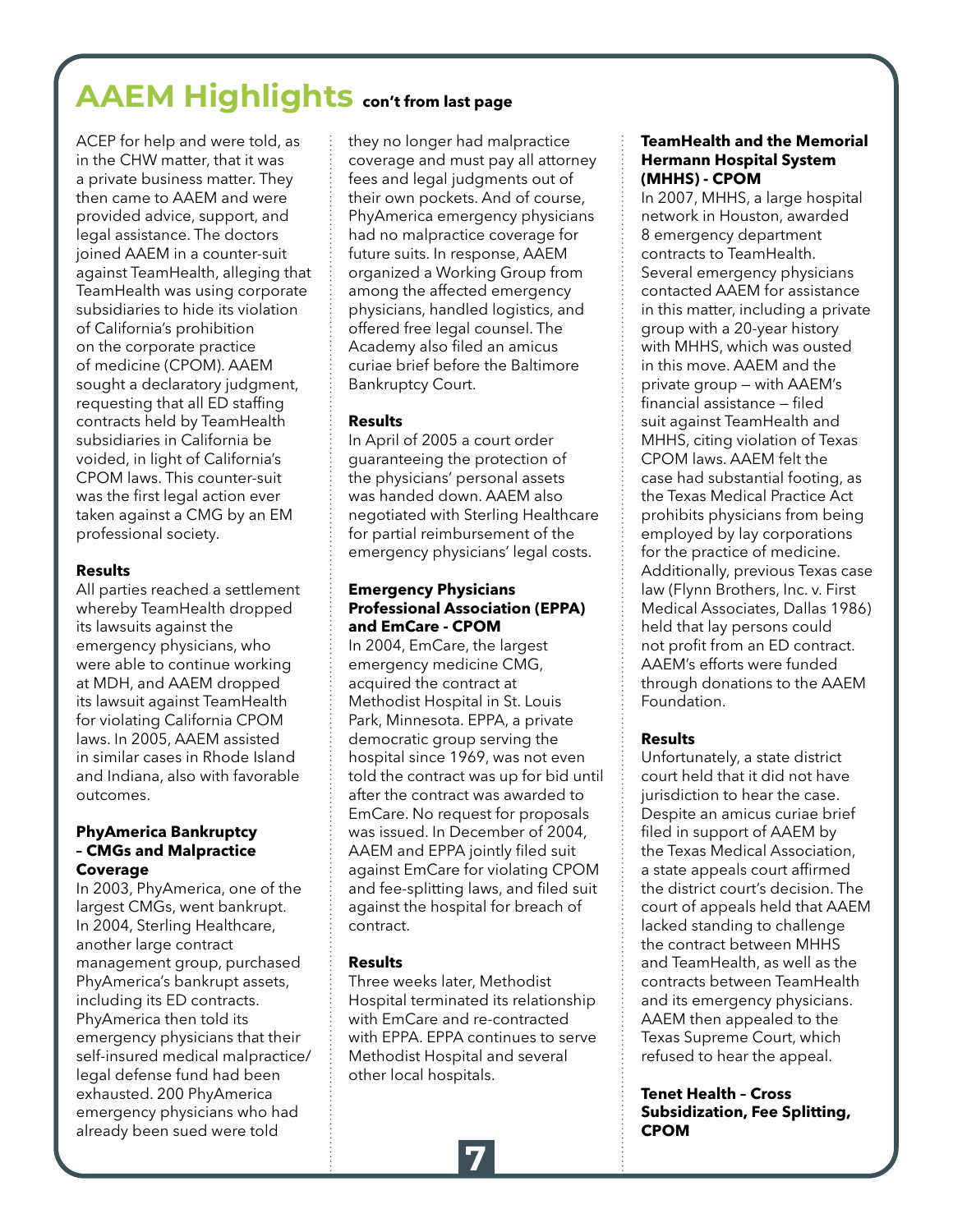### <span id="page-7-0"></span>**AAEM Highlights con't from last page**

In 2014, Tenet Health, one of the largest hospital networks in the country, put the contracts out for bid at 11 of its hospitals in California, to replace their emergency medicine, anesthesiology, and hospitalist groups. Many of these groups had served their hospitals and their communities well for decades. Most of the hospitalist contracts and some of the anesthesiology contracts included a subsidy from Tenet, while most of the EM contracts generated enough revenue through collected professional fees to be entirely selfsupporting and quite profitable. Tenet solicited several large CMGs seeking a no-subsidy arrangement for all contracts. Essentially, Tenet wanted the profits from the emergency medicine contracts to cover its losses on the hospitalist

and anesthesiology contracts. Federal fee-splitting laws, enacted to prevent kickbacks and abuse, prohibit the distribution of part of a physician's professional fee to any entity, in excess of the fair market value of services provided to that physician. When part of a physician's professional fee is being distributed to a hospital or CMG, the parties involved may be in violation of those laws. If an emergency physician's professional fees were to go towards subsidizing other hospital-based specialists, or to pad the bottom line of a for-profit corporation, this would appear to be an extreme violation of federal fee-splitting laws. It is also important to recognize that California has some of the strongest corporate practice of medicine (CPOM) laws in the country. These laws, drafted to protect the public due to the potential for abuse when a corporation's fiduciary duty to its

shareholders is in conflict with a physician's duty to his or her patients, prohibit non-physician, lay corporations from owning or controlling physician practices.

#### **Results**

The leaders of several groups affected contacted AAEM and asked for our assistance. AAEM and its California chapter provided advice to the affected groups, sent letters outlining AAEM's concerns to the relevant hospital leaders, hospital boards, and medical staffs; and engaged in discussions with Tenet Health leadership. Soon after, Tenet's leadership informed AAEM that they were no longer considering this course of action, and that the local groups would remain.



# **Trigger Point Injections**

*Roneet Lev, MD IEPC Executive Director*

How do you treat acute back pain in the ED after ruling out red flags? A shot of dilaudid? That's so 2013. Toradol and a lidocaine patch? Eh, not bad. How about a trigger point injection? Inject and massage lidocaine and bupivacaine right into the area that hurts. Lidocaine is for me, the inpatient doctor who want to see results instantly, and bupivacaine for the patient for 6 hours of anesthesia. The same technique works for fibromyalgia pain. Try it – you may like – and your patients may love you for it.

### **Less Pain, Less Opioids**

**8**



[Video - How to do a trigger point injection](https://www.youtube.com/watch?v=Mq2QjR63rrY)